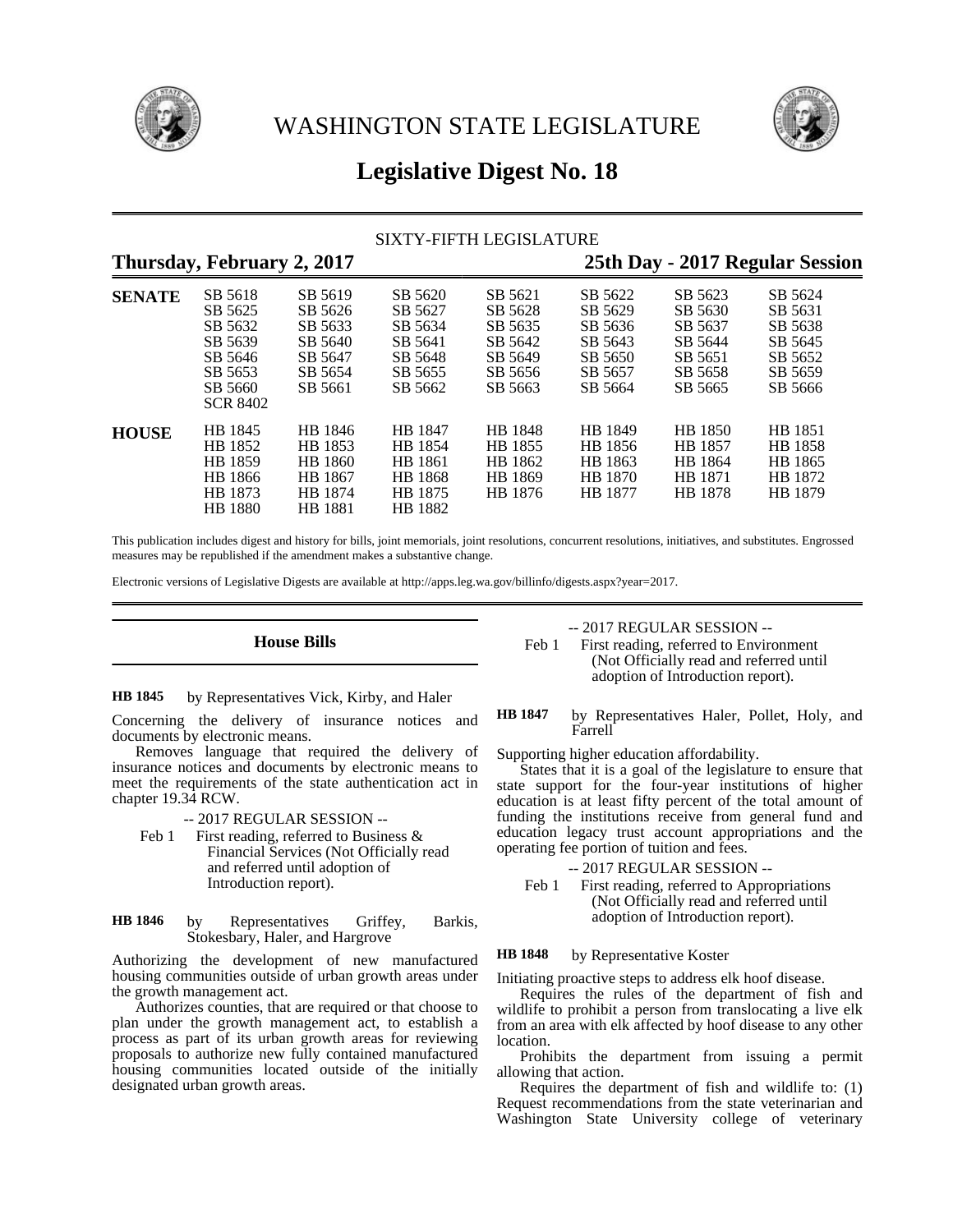medicine for department actions to prevent hoof disease from being transmitted from elk to domestic animals; and

(2) Maintain the elk hoof disease public working group as a forum to advise the department on elk hoof disease issues statewide and to discuss relevant research, management, and public outreach efforts.

Requires department of fish and wildlife staff, while on duty and in possession of a firearm, to humanely euthanize an elk that is exhibiting a severe limp and is located in an area where hoof disease is present.

-- 2017 REGULAR SESSION --

- Feb 1 First reading, referred to Agriculture  $\&$ Natural Resources (Not Officially read and referred until adoption of Introduction report).
- by Representatives Sells, Doglio, Pollet, Ormsby, Tharinger, and Farrell **HB 1849**

Addressing compliance with apprenticeship utilization requirements.

Modifies public works provisions with regard to compliance with apprenticeship utilization requirements.

-- 2017 REGULAR SESSION --

Feb 1 First reading, referred to Capital Budget (Not Officially read and referred until adoption of Introduction report).

by Representatives Stanford, Kirby, and Ormsby; by request of Insurance Commissioner **HB 1850**

Addressing the review of investment options to be included in the small business retirement marketplace.

Authorizes the office of the insurance commissioner to request that the department of financial institutions conduct a plan review before submitting its verification to the department of commerce if the small business retirement marketplace plan includes either life insurance or annuity products, or both.

-- 2017 REGULAR SESSION --

Feb 1 First reading, referred to Business  $\&$ Financial Services (Not Officially read and referred until adoption of Introduction report).

by Representatives Dolan, Harris, Hudgins,<br>MacEwen, Kilduff, Haler, Robinson, Kilduff, Haler, Bergquist, Fitzgibbon, Doglio, Pollet, Ormsby, and Stanford **HB 1851**

Protecting taxpayers by providing for accountability and transparency in government contracting.

Establishes the taxpayer protection act.

Requires agencies to conduct a comprehensive impact assessment before issuing a request for a proposal, to contract out to purchase from a private sector entity or nonprofit organization, services that have been customarily and historically provided by public employees.

Expands the duties of the department of enterprise services, the office of financial management, and the joint legislative audit and review committee with regard to accountability and transparency in government contracting.

-- 2017 REGULAR SESSION --

- Feb 1 First reading, referred to State Government, Elections & Information Technology (Not Officially read and referred until adoption of Introduction report).
- by Representatives Dolan, Lytton, McBride, Doglio, and Ormsby; by request of Department of Enterprise Services **HB 1852**

Concerning the enforcement of parking rules and regulations and adjudication of parking infractions on the state capitol grounds.

Provides that the director of the department of enterprise services has the authority to enforce rules that relate to parking on the state capitol grounds and to collect and retain penalties that he or she establishes.

Requires collected penalties to be deposited into the state vehicle parking account.

- -- 2017 REGULAR SESSION --
- Feb 1 First reading, referred to State Government, Elections & Information Technology (Not Officially read and referred until adoption of Introduction report).

by Representatives Doglio, Hudgins, Wilcox, and Haler; by request of Washington State Historical Society **HB 1853**

Removing references to specific nonoperational historical facilities from state statute.

Removes references to specific nonoperational historical facilities.

- -- 2017 REGULAR SESSION --
- Feb 1 First reading, referred to State Government, Elections & Information Technology (Not Officially read and referred until adoption of Introduction report).

by Representatives Cody, Schmick, and Tharinger **HB 1854**

Concerning the transition of medicaid enrollees to skilled nursing facility care.

Requires the state health care authority to: (1) Actively monitor and enforce contractors' responsibility to coordinate the timely and appropriate transition of enrollees to skilled nursing facility care when it is determined to be more appropriate than acute hospital care; and

(2) Conduct a survey of skilled nursing facilities to identify barriers in the facilities accepting and admitting enrollees from acute care hospitals in a timely and appropriate manner.

-- 2017 REGULAR SESSION --

Feb 1 First reading, referred to Health Care & Wellness (Not Officially read and referred until adoption of Introduction report).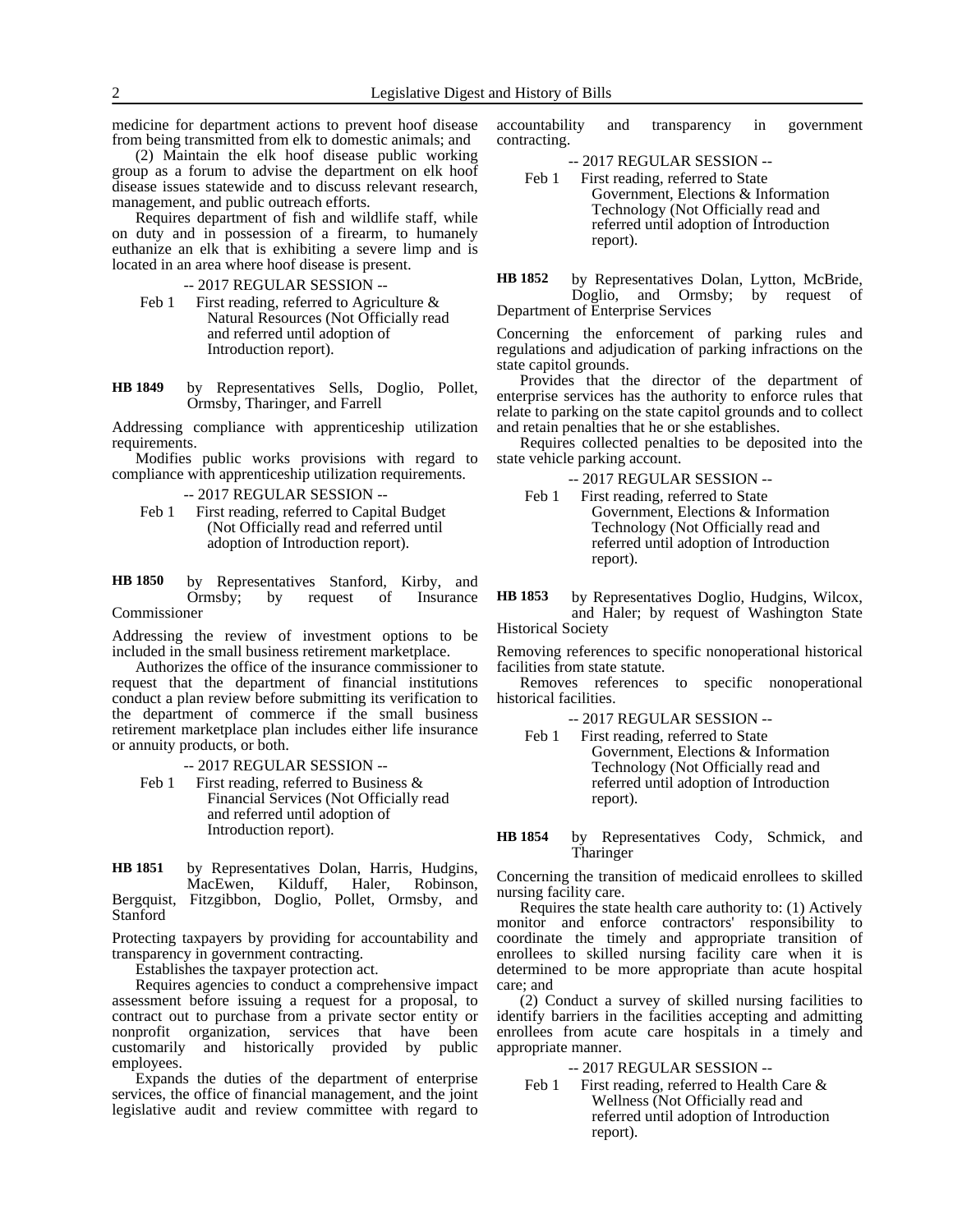- by Representatives Blake, Stambaugh, and Gregerson **HB 1855**
- Concerning vehicle identification of electrical contractors.

Requires a licensed self-propelled motor vehicle, used by a general or specialty electrical contractor while engaged in the electrical construction trade, to be marked with the contractor's legal business name and license number issued by the department of labor and industries.

-- 2017 REGULAR SESSION --

- Feb 1 First reading, referred to Labor & Workplace Standards (Not Officially read and referred until adoption of Introduction report).
- by Representatives Fitzgibbon, Wilcox, Barkis, and Haler **HB 1856**

Creating a sales and use tax exemption for commercial car wash facilities.

Provides a sales and use tax exemption for labor and services rendered in respect to staffed and self-service commercial car wash facilities.

-- 2017 REGULAR SESSION --

Feb 1 First reading, referred to Finance (Not Officially read and referred until adoption of Introduction report).

by Representatives Kloba, Sawyer, Appleton, and Condotta; by request of Liquor and Cannabis Board **HB 1857**

Addressing provisions concerning marijuana with respect to research licenses, local authority notifications, the retail licensing application process, processor wholesale events, and jurisdictional requirements.

Modifies marijuana provisions with regard to research licenses, local authority notifications, the retail licensing application process, processor wholesale events, and jurisdictional requirements.

-- 2017 REGULAR SESSION --

Feb 1 First reading, referred to Commerce & Gaming (Not Officially read and referred until adoption of Introduction report).

by Representatives Sawyer, Appleton, and Kloba; by request of Liquor and Cannabis Board **HB 1858**

Increasing marijuana license fees and adding a temporary additional fee on marijuana licenses issued by the Washington state liquor and cannabis board.

Imposes a nonrefundable additional fee on applications and renewals of licenses relating to marijuana.

Requires money from the fee to be used for replacement of the state liquor and cannabis board's traceability system.

Increases marijuana license fees.

- -- 2017 REGULAR SESSION --
- Feb 1 First reading, referred to Commerce & Gaming (Not Officially read and

referred until adoption of Introduction report).

by Representatives Pellicciotti, Griffey, Pettigrew, Chapman, Goodman, and Ormsby **HB 1859**

Providing an aggravating circumstance for assault against a utility worker.

Provides that the following supports a sentence above the standard range: A current offense involving the assault of a utility employee of a publicly or privately owned utility company or agency, who was at the time of the act engaged in official duties.

-- 2017 REGULAR SESSION --

Feb 1 First reading, referred to Public Safety (Not Officially read and referred until adoption of Introduction report).

by Representatives Fey, Jinkins, and Sawyer **HB 1860**

Concerning population-based representation on the governing body of public transportation benefit areas.

Requires members of the governing body of a public transportation benefit area to be selected to assure proportional representation, based on population.

-- 2017 REGULAR SESSION --

Feb 1 First reading, referred to Transportation (Not Officially read and referred until adoption of Introduction report).

by Representatives Pollet, Haler, Stanford, Tharinger, and Santos **HB 1861**

Concerning the University of Washington's alternative process for awarding contracts.

Includes minority-owned and women-owned businesses in certain functions of the University of Washington's alternative process for awarding contracts.

Eliminates the termination and repeal, under the sunset act, of the University of Washington's alternative process for awarding contracts.

- -- 2017 REGULAR SESSION --
- Feb 1 First reading, referred to Higher Education (Not Officially read and referred until adoption of Introduction report).

by Representatives Fitzgibbon and Rodne **HB 1862**

Addressing the final approval of subdivisions of land.

Authorizes the legislative authorities of cities, towns, and counties to delegate final plat approval to an established planning commission or agency or other administrative personnel.

- -- 2017 REGULAR SESSION --
- Feb 1 First reading, referred to Local Government (Not Officially read and referred until adoption of Introduction report).
- by Representatives Gregerson, Stokesbary, Appleton, and Stambaugh **HB 1863**

Concerning the national fire incident reporting system.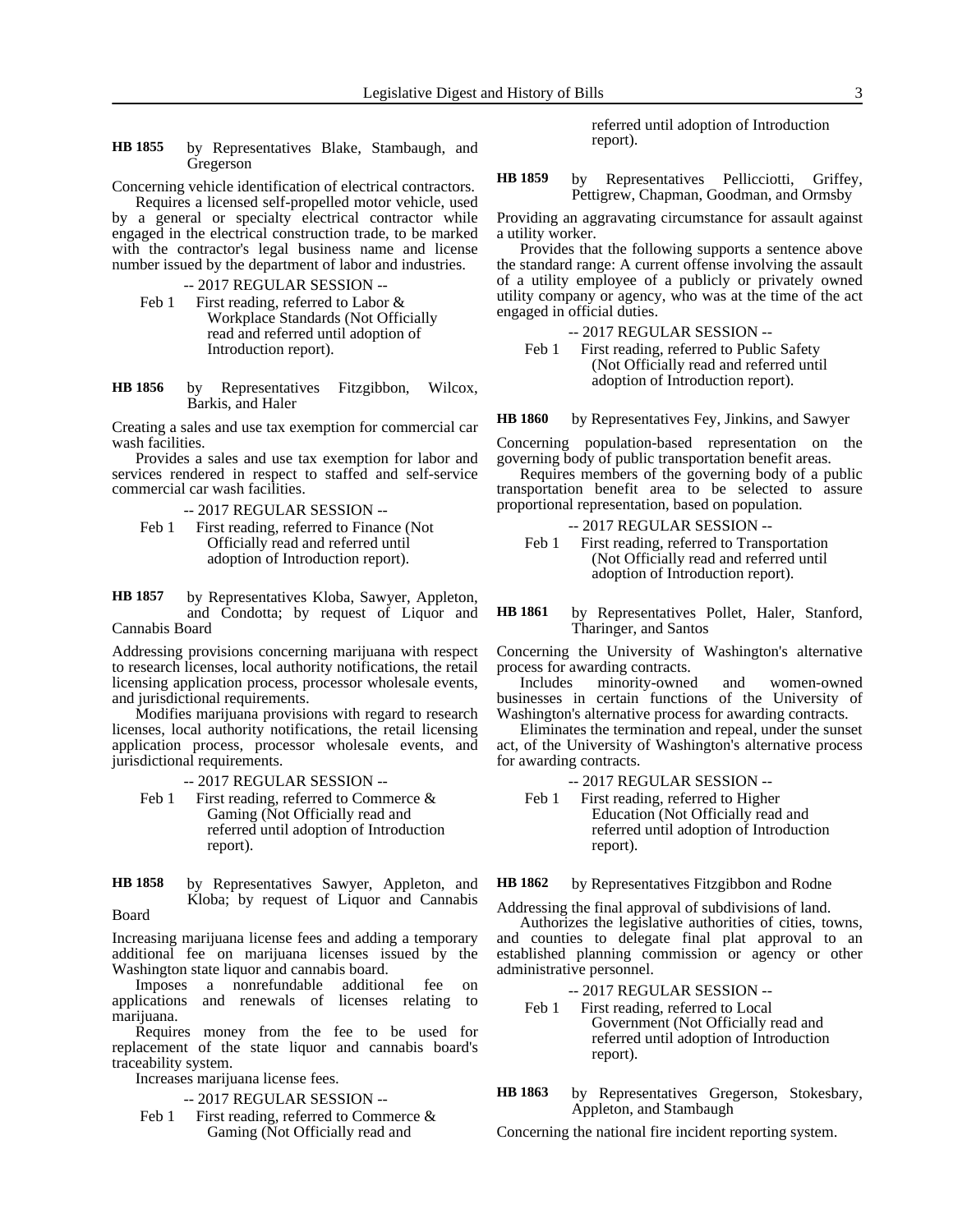Requires the chief of the Washington state patrol, through the director of fire protection, to administer the national fire incident reporting system including purchasing equipment, establishing procedures, standards, and guidelines, providing training and education, and employing staff.

- -- 2017 REGULAR SESSION --
- Feb 1 First reading, referred to Local Government (Not Officially read and referred until adoption of Introduction report).

by Representatives Springer and Stokesbary **HB 1864**

Concerning a leasehold excise tax credit for properties of market value in excess of ten million dollars and for certain major international airport leases.

Provides a leasehold excise tax credit for a leasehold interest in real property owned by a state university or a major international airport.

-- 2017 REGULAR SESSION --

Feb 1 First reading, referred to Finance (Not Officially read and referred until adoption of Introduction report).

by Representatives Dye, Blake, Griffey, Chapman, Dent, Tarleton, Nealey, Tharinger, **HB 1865**

and Ormsby; by request of Department of Fish and Wildlife

Concerning the Columbia river recreational salmon and steelhead endorsement program.

Provides a June 30, 2022, expiration date for the Columbia river recreational salmon and steelhead endorsement program.

- -- 2017 REGULAR SESSION --
- Feb 1 First reading, referred to Agriculture  $\&$ Natural Resources (Not Officially read and referred until adoption of Introduction report).

by Representatives Pettigrew, Appleton, Hudgins, Kagi, Fitzgibbon, Robinson, Tharinger, Ormsby, McBride, and Santos **HB 1866**

Reviewing elderly incarcerated offenders for possible early release.

Authorizes an offender, convicted of one or more crimes, to petition the indeterminate sentence review board for early release after serving at least twenty years of total confinement or reaching fifty years of age.

-- 2017 REGULAR SESSION --

Feb 1 First reading, referred to Public Safety (Not Officially read and referred until adoption of Introduction report).

by Representatives Fey, Stambaugh, Senn, Kagi, Kilduff, Appleton, Graves, Hudgins, **HB 1867**

Orwall, Ryu, Sells, Stanford, Robinson, McDonald, Ortiz-Self, Doglio, Slatter, Tharinger, and Ormsby

Improving transitions in extended foster care to increase housing stability for foster youth.

Authorizes eligible nonminor dependents to unenroll and reenroll, an unlimited number of times between ages eighteen and twenty-one, in extended foster care through a voluntary placement agreement.

Requires the department of social and health services to allow youth who have received extended foster care services, but lost his or her eligibility, to reenter the extended foster care program through a voluntary placement agreement when he or she meets the eligibility criteria again.

Requires the state institute for public policy to conduct a study measuring the outcomes for youth who have received extended foster care services.

-- 2017 REGULAR SESSION --

Feb 1 First reading, referred to Early Learning & Human Services (Not Officially read and referred until adoption of Introduction report).

by Representatives Peterson, Doglio, Lytton, Farrell, Gregerson, Fitzgibbon, Stonier, Appleton, Stanford, Robinson, Ortiz-Self, Macri, Pollet, Tharinger, and Ormsby **HB 1868**

Investing in water infrastructure on tribal lands to protect the environment by imposing a tax on oil shipped into Washington via pipeline.

Imposes an oil spill response tax on oil entering the state by pipeline.

Uses tax proceeds to ensure that tribal waters receive investments to improve water quality.

Creates the tribal water protection fund.

-- 2017 REGULAR SESSION --

Feb 1 First reading, referred to Community Development, Housing & Tribal Affairs (Not Officially read and referred until adoption of Introduction report).

by Representatives Orwall, Gregerson, Ortiz-Self, Bergquist, Ryu, Stonier, Sawyer, Santos, Hudgins, Reeves, Goodman, Sells, Doglio, Macri, Pollet, McBride, and Farrell **HB 1869**

Regulating interpreter services.

Authorizes the department of social and health services and the state health care authority to purchase interpreter services on behalf of limited-English speaking applicants and recipients of public assistance.

Authorizes the department of labor and industries to purchase interpreter services for medical and vocational providers authorized to provide services to limited-English speaking injured workers or crime victims.

Requires the department of enterprise services to develop and implement a model that all state agencies must use to procure spoken language interpreter services by purchasing directly from language access providers or through contracts with scheduling and coordinating entities, or both.

Authorizes the department of social and health services, the state health care authority, and the department of labor and industries to procure interpreters through the department of enterprise services if the demand for spoken language interpreters cannot be met through their respective contracts.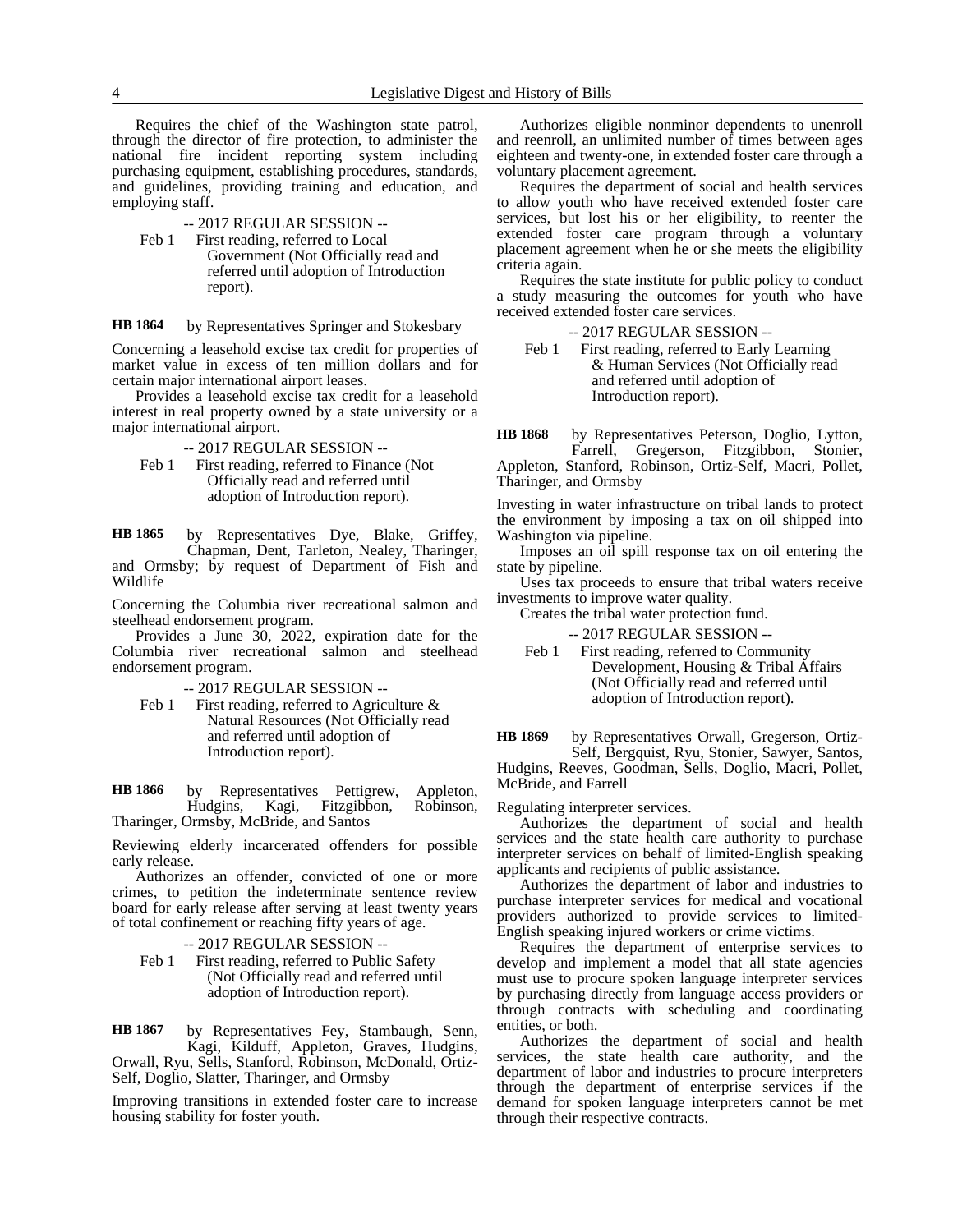-- 2017 REGULAR SESSION --

- Feb 1 First reading, referred to Labor & Workplace Standards (Not Officially read and referred until adoption of Introduction report).
- by Representatives Harris, DeBolt, Tharinger, Riccelli, Kilduff, Ormsby, and Caldier **HB 1870**

Protecting consumers from charges for out-of-network health care services.

Modifies health care service provisions regarding the protection of consumers from charges for out-of-network services.

- -- 2017 REGULAR SESSION --
- Feb 1 First reading, referred to Health Care & Wellness (Not Officially read and referred until adoption of Introduction report).

by Representative Sells **HB 1871**

Concerning electrical and plumbing work performed by state employees.

Addresses licensing and certification requirements for electrical and plumbing work performed by state employees.

-- 2017 REGULAR SESSION --

- Feb 1 First reading, referred to Labor & Workplace Standards (Not Officially read and referred until adoption of Introduction report).
- by Representatives Kretz, Blake, Short, Kraft, Haler, and Shea **HB 1872**

Providing for the partial delisting of the gray wolf by the fish and wildlife commission.

Prohibits the fish and wildlife commission from designating or maintaining a designation for the gray wolf as an endangered, threatened, or sensitive species in a county east of the crest of the Cascade mountains that shares a border with Canada.

-- 2017 REGULAR SESSION --

- Feb 1 First reading, referred to Agriculture  $\&$ Natural Resources (Not Officially read and referred until adoption of Introduction report).
- by Representatives Hudgins, Fey, McBride, and Peterson; by request of Department of **HB 1873**

# Commerce

Concerning lead-based paint certification fees.

Increases the fee for certification and recertification of lead paint firms, inspectors, project developers, risk assessors, supervisors, abatement workers, renovators, and dust sampling technicians.

-- 2017 REGULAR SESSION --

Feb 1 First reading, referred to Appropriations (Not Officially read and referred until adoption of Introduction report).

by Representatives Lovick, Klippert,<br>Pellicciotti, Goodman, Kilduff, Ryu, Goodman, Kilduff, Gregerson, Senn, Kagi, Haler, Stanford, Bergquist, and Farrell **HB 1874**

Addressing the blood and breath alcohol concentration of persons operating or in physical control of a vehicle, vessel, or aircraft.

Lowers the legal concentration of blood and breath alcohol for persons operating or in physical control of a vehicle, vessel, or aircraft.

-- 2017 REGULAR SESSION --

Feb 1 First reading, referred to Public Safety (Not Officially read and referred until adoption of Introduction report).

by Representatives Kagi, Dent, McDonald, Griffey, Senn, Ortiz-Self, Kilduff, Lovick, Fey, Johnson, Goodman, Stanford, Doglio, Macri, and **HB 1875**

**Tharinger** 

Establishing a pilot project to license outdoor early learning and child care programs.

Requires the department of early learning to: (1) Establish a pilot project to license outdoor, nature-based early learning and child care programs; and

(2) Convene an advisory group of outdoor, naturebased early learning practitioners to inform and support implementation of the pilot project.

-- 2017 REGULAR SESSION --

Feb 1 First reading, referred to Early Learning & Human Services (Not Officially read and referred until adoption of Introduction report).

by Representatives Frame, McDonald, Goodman, Kagi, Fitzgibbon, Ryu, Ortiz-Self, Doglio, Macri, and Ormsby **HB 1876**

Concerning the revision of exclusive adult jurisdiction.

Revises the basic juvenile court act with regard to the juvenile courts' exclusive original jurisdiction over proceedings.

Requires a decline hearing to be held when the respondent is sixteen or seventeen years old and the information alleges a violent offense and the juvenile is alleged to have been armed with a firearm, unless the hearing is opposed by the prosecutor, the respondent, and the court.

-- 2017 REGULAR SESSION --

Feb 1 First reading, referred to Early Learning & Human Services (Not Officially read and referred until adoption of Introduction report).

### by Representative Stanford **HB 1877**

Concerning the release of driving record abstract information affecting registered tow truck operators.

Prohibits the following information on an abstract driving record from being provided to an insurance company or an agent of the company: Actions committed by registered tow truck operators in the performance of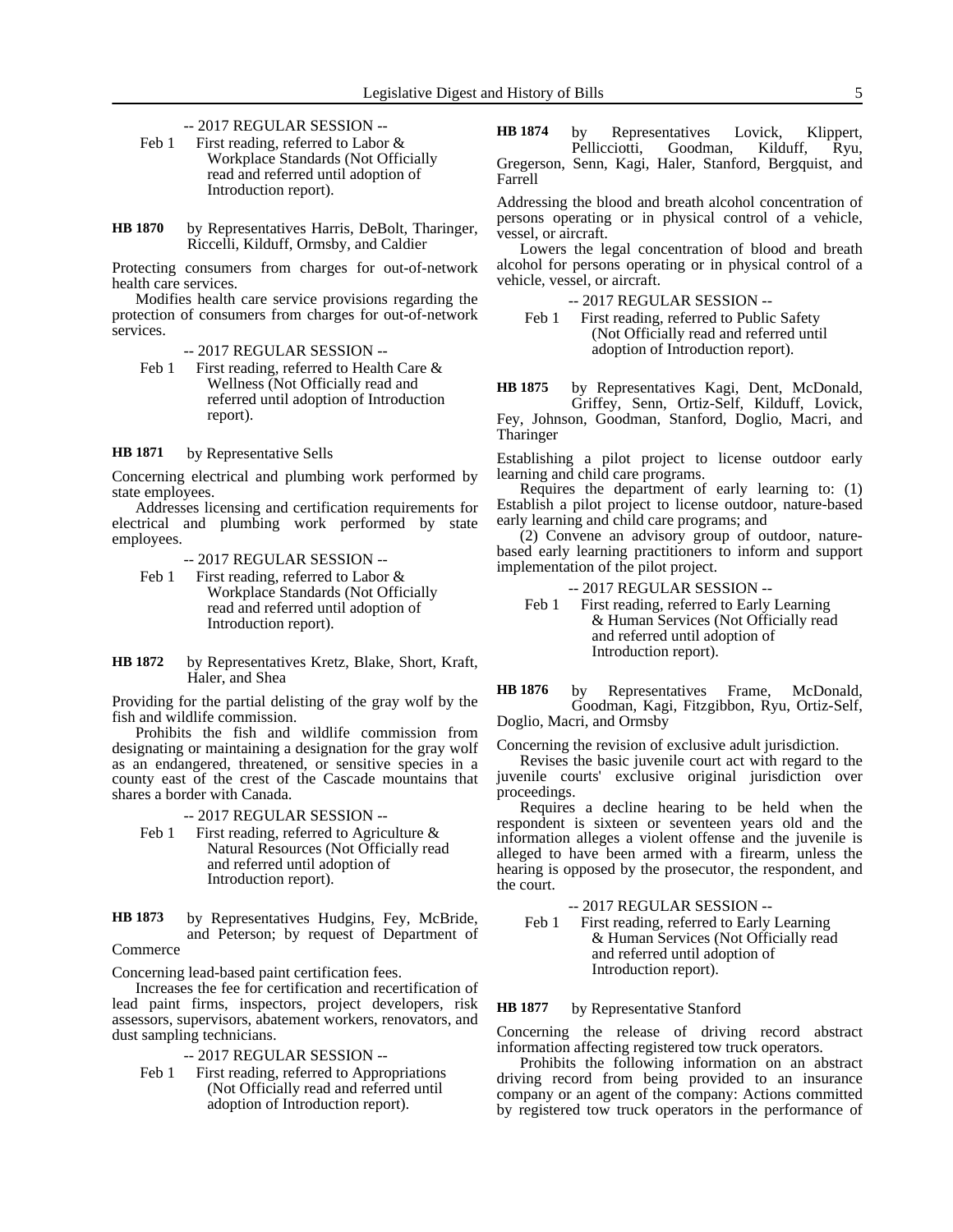their occupational duties while at the scene of a roadside impound or recovery.

-- 2017 REGULAR SESSION --

Feb 1 First reading, referred to Transportation (Not Officially read and referred until adoption of Introduction report).

by Representatives Stanford, Peterson, Pollet, Hudgins, Riccelli, Gregerson, Doglio, and **HB 1878**

Ormsby

Requiring posting of allergen information in public schools.

Requires the office of the superintendent of public instruction to consult with the department of agriculture to develop and disseminate guidance for school districts on how and what allergen information must be displayed.

Requires public schools to display allergen information on a sign in a prominent place within each area where food is served.

-- 2017 REGULAR SESSION --

- Feb 1 First reading, referred to Education (Not Officially read and referred until adoption of Introduction report).
- by Representatives Wylie, Doglio, Orwall, Lovick, Tarleton, and Cody **HB 1879**

Requiring the department of revenue to submit a sales and use tax products status report.

Requires the department of revenue to submit a report to the legislative fiscal committees that includes a complete inventory of products and services that are subject to sales and use taxes and products and services that are exempt from sales and use taxes.

-- 2017 REGULAR SESSION --

Feb 1 First reading, referred to Finance (Not Officially read and referred until adoption of Introduction report).

by Representatives Wylie, Lovick, Lytton, Kloba, Doglio, Pollet, and Ormsby **HB 1880**

Providing a sales and use tax exemption for feminine hygiene products for individuals receiving public assistance.

Provides a sales and use tax exemption on feminine hygiene products used or purchased by a person receiving public assistance.

- -- 2017 REGULAR SESSION --
- Feb 1 First reading, referred to Finance (Not Officially read and referred until adoption of Introduction report).

by Representatives McCabe, Orwall, Johnson, Manweller, Vick, Griffey, Stambaugh, Dye, J. Walsh, Barkis, Springer, and Haler **HB 1881**

Addressing the employer status of franchisors.

Clarifies that franchisors are not employers of franchisees or the employees of a franchisee.

-- 2017 REGULAR SESSION --

Feb 1 First reading, referred to Labor & Workplace Standards (Not Officially read and referred until adoption of Introduction report).

by Representatives Young, Morris, and Smith **HB 1882**

Excluding certain appliances from the definitions of electric plant and gas plant.

Revises the definition of "electric plant," for purposes of chapter 80.04 RCW (public utilities regulations), to exempt the following from that definition: Appliances operated, owned, leased, controlled, or used by a business or residential customer including water heaters, heating, ventilation, and air conditioning appliances, clothes washers, clothes dryers, dishwashers, refrigerators, and freezers.

-- 2017 REGULAR SESSION --

Feb 1 First reading, referred to Technology & Economic Development (Not Officially read and referred until adoption of Introduction report).

# **Senate Bills**

### by Senators Darneille and Keiser **SB 5618**

Concerning arrest of sixteen and seventeen year olds for domestic violence assault.

Authorizes a police officer, at the request of a parent or guardian, to arrest a sixteen or seventeen year old child of that parent or guardian, if the child has assaulted a family or household member within the preceding four hours.

### -- 2017 REGULAR SESSION --

Feb 1 First reading, referred to Human Services, Mental Health & Housing.

by Senators Rivers, Keiser, and Hunt; by request of Insurance Commissioner **SB 5619**

Addressing health care services balance billing.

Establishes the balance billing protection act to provide for the protection of consumers against balance billing for emergency and other health care services when: (1) Emergency health care services are provided to a covered person; or

(2) Health care services are provided to a covered person at an in-network facility, but are provided by an out-of-network provider when no in-network provider is available to provide the health care services.

### -- 2017 REGULAR SESSION --

Feb 1 First reading, referred to Health Care.

by Senators King, Hobbs, Fain, Mullet, and Palumbo **SB 5620**

Concerning transportation network companies.

Provides statewide uniform regulation for transportation network companies, encourages technological innovation, and preserves and enhances access to transportation options for residents of and visitors to the state.

Creates the transportation network company account.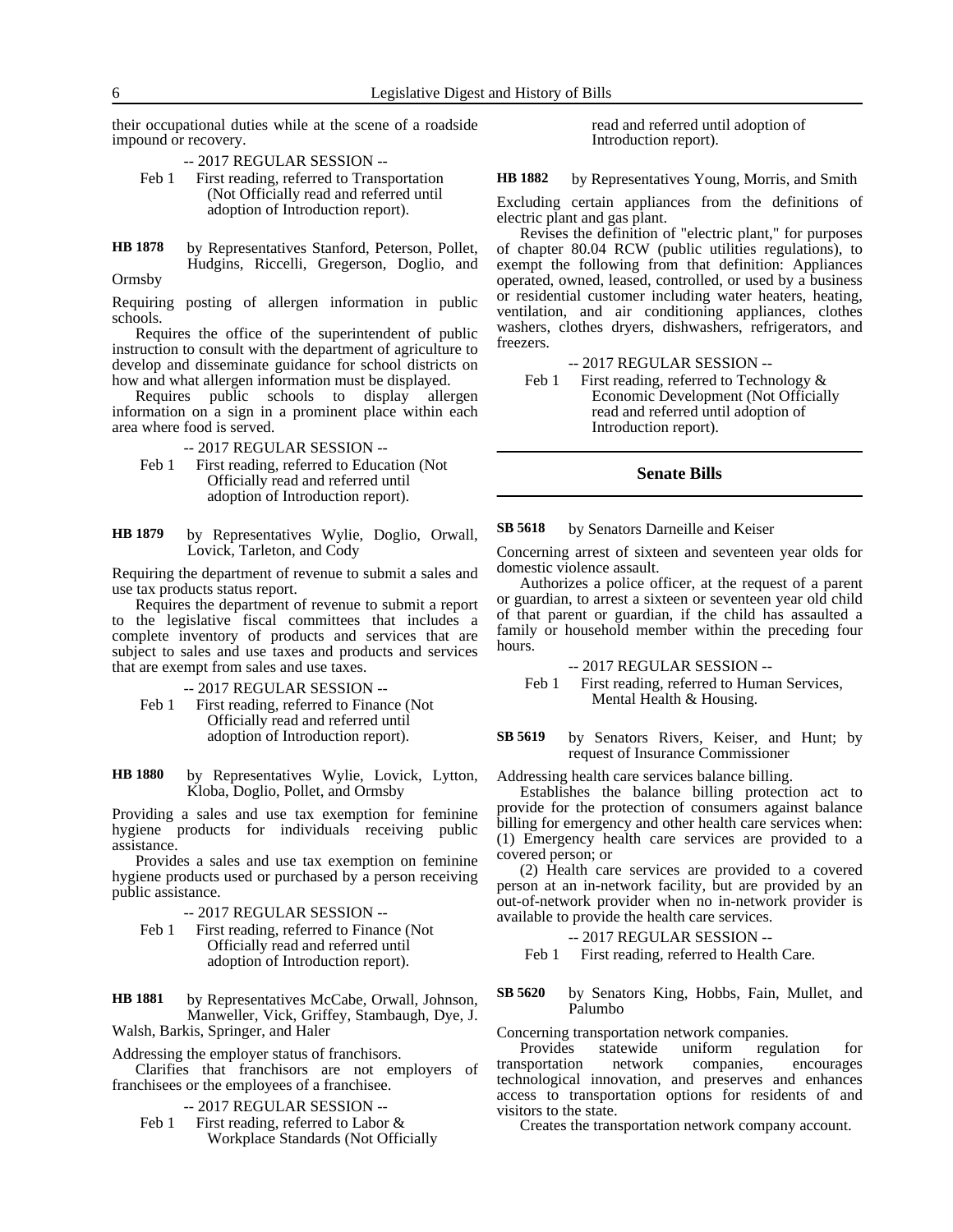-- 2017 REGULAR SESSION --

Feb 1 First reading, referred to Transportation.

by Senators Brown, Hobbs, Rivers, Sheldon, Ericksen, Warnick, Honeyford, Becker, Braun, and Wilson **SB 5621**

Concerning projects of statewide significance for economic development and transportation.

Establishes the community prosperity and revitalization act.

Provides a mechanism for local governments and state and federal agencies to perform a coordinated and comprehensive review of projects of statewide significance and encourages their expeditious completion.

-- 2017 REGULAR SESSION -- Feb 1 First reading, referred to Agriculture, Water, Trade & Economic Development.

by Senators Rolfes, Mullet, Frockt, and Keiser **SB 5622**

Integrating career readiness standards and instruction into the program of basic education.

Requires the office of the superintendent of public instruction to: (1) In consultation with one or more technical working groups, develop a curriculum framework for a career and technical education course that may be offered by high schools, in which the content in social studies education is considered equivalent in full or in part to social studies courses that meet graduation requirements; and

(2) Develop a set of career readiness standards to guide the full integration of goal four and knowledge and skill areas in other goals in the essential academic learning requirements.

Creates the career readiness standards work group to: (1) Review policies and practices in place in other states; and

(2) Recommend a set of career readiness standards for consideration by the state board of education and the workforce training and education coordinating board.

- -- 2017 REGULAR SESSION --
- Feb 1 First reading, referred to Early Learning & K-12 Education.

by Senators Rolfes, Billig, Wellman, Saldaña, Takko, Hunt, Darneille, Ranker, Frockt, Carlyle, and Conway **SB 5623**

Fulfilling the state's paramount duty for all children through equitable and responsible investments in the state's basic education program and reductions to local effort contributions.

Addresses equitable and responsible investments in the state's basic education program and reductions to local effort contributions to fulfill the state's paramount duty for all children.

Requires the superintendent of public instruction to convene a technical working group to provide recommendations for revising school district accounting practices.

-- 2017 REGULAR SESSION --

Feb 1 First reading, referred to Ways & Means.

by Senators Hasegawa and Fortunato **SB 5624**

Concerning transparency in retail electrical customer billing.

Requires an electric utility to disclose the following information on billing statements sent to retail electric customers: (1) An itemized listing of rates and charges, including the amount of federal, state, and local taxes collected and paid by the electric utility; and

(2) Whether taxes are collected on behalf of other political subdivisions.

-- 2017 REGULAR SESSION -- Feb 1 First reading, referred to Energy,

Environment & Telecommunications.

by Senators Zeiger, Darneille, Walsh, Hunt, O'Ban, Frockt, and Carlyle; by request of Department of Commerce **SB 5625**

Allowing minors to consent to share their personally identifying information in the Washington homeless client management information system.

Authorizes an unaccompanied youth who is at least thirteen years old to give consent for the collection of his or her personally identifying information for the state homeless client management information system.

-- 2017 REGULAR SESSION -- Feb 1 First reading, referred to Human Services, Mental Health & Housing.

by Senators Miloscia, Cleveland, and Rivers **SB 5626**

Prohibiting the use of step therapy in treatments for stage four advanced, metastatic cancer.

Prohibits a health benefit plan from using step therapy in treatments for stage four advanced, metastatic cancer.

-- 2017 REGULAR SESSION --

Feb 1 First reading, referred to Health Care.

by Senators Kuderer, Hunt, Saldaña, and Keiser **SB 5627**

Concerning the sale of manufactured/mobile home communities.

Addresses the sale of manufactured/mobile home communities.

Extends the real estate excise tax exemption for qualified sales of a manufactured/mobile home community.

-- 2017 REGULAR SESSION --

Feb 1 First reading, referred to Financial Institutions & Insurance.

by Senators Takko, Fortunato, and Sheldon **SB 5628**

Providing for fire protection district formation by the legislative authority of a city or town subject to voter approval.

Authorizes the legislative authority of a city or town, as an alternative to the petition method of formation for fire protection districts and subject to voter approval, to establish a fire protection district with boundaries that are the same as the corporate boundaries of the city or town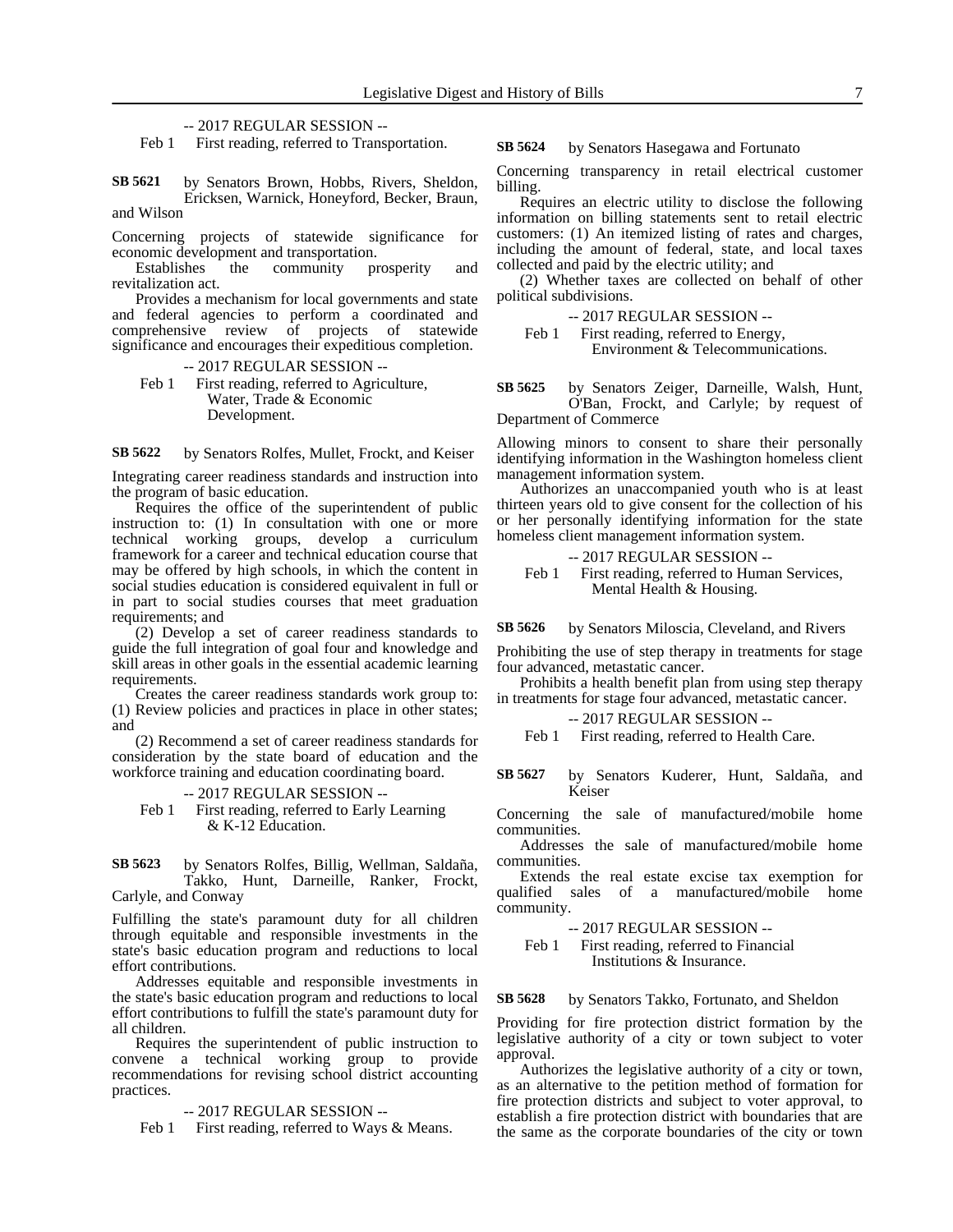for the provision of fire prevention services, fire suppression services, and emergency medical services.

Requires a city or town to reduce its general fund regular property tax levy by the total combined levy of the fire protection district.

Transfers powers, duties, and functions of a city or town fire department, pertaining to fire protection and emergency services of the city or town, to the fire protection district on its creation date.

-- 2017 REGULAR SESSION -- Feb 1 First reading, referred to Local Government.

### by Senators Angel and Hobbs **SB 5629**

Creating and establishing the rights and duties for title insurance rating and advisory organizations.

Establishes a system by which title insurers may adopt a rating organization's form and rate filings in order to benefit consumers and entities purchasing, selling, or financing real property.

-- 2017 REGULAR SESSION --

Feb 1 First reading, referred to Financial Institutions & Insurance.

by Senators Braun, Ranker, Mullet, Rivers, Cleveland, Zeiger, and Liias; by request of Office of Financial Management **SB 5630**

Reinstating tax preferences for certain high-technology research and development.

Provides a business and occupation tax credit for advanced spacecraft manufacturing, life science, and environmental technology companies performing research and development.

Provides a sales and use tax deferral for certain construction for new and expanding companies conducting research and development in the fields of advanced spacecraft manufacturing, life science, and environmental technology.

-- 2017 REGULAR SESSION --

Feb 1 First reading, referred to Ways & Means.

#### by Senators Becker and Frockt **SB 5631**

Concerning the University of Washington's alternative process for awarding contracts.

Includes minority-owned and women-owned businesses in certain functions of the University of Washington's alternative process for awarding contracts.

Eliminates the termination and repeal, under the sunset act, of the University of Washington's alternative process for awarding contracts.

-- 2017 REGULAR SESSION --

Feb 1 First reading, referred to Higher Education.

by Senators O'Ban, Palumbo, Angel, Wilson, Zeiger, Rossi, and Padden **SB 5632**

Modifying organized retail theft provisions.

Includes, in the crime of organized retail theft, the theft of property with a cumulative value of at least seven hundred fifty dollars from a mercantile establishment with

no less than six accomplices and at least one electronic communication made or received seeking participation in the theft in the course of planning or commission of the theft.

-- 2017 REGULAR SESSION --

Feb 1 First reading, referred to Law & Justice.

by Senators Palumbo, Rossi, Angel, Pedersen, O'Ban, Wilson, Zeiger, and Padden **SB 5633**

Changing the definition of theft.

Revises the definition of "theft," for purposes of the state criminal code, to include concealing property intending that the concealment will deprive the other person permanently of its use or benefit.

-- 2017 REGULAR SESSION --

Feb 1 First reading, referred to Law & Justice.

by Senators Padden, Angel, Palumbo, Wilson, Zeiger, and Rossi **SB 5634**

Concerning aggregating counts of retail theft with special circumstances.

Allows a series of thefts committed by the same person from one or more mercantile establishments over a period of one hundred eighty days to be aggregated in one count and the sum of the value of the property is the value considered in determining the degree of the retail theft with special circumstances involved.

-- 2017 REGULAR SESSION --

Feb 1 First reading, referred to Law & Justice.

by Senators Padden, Pedersen, Angel, Palumbo, O'Ban, Wilson, Rossi, and Zeiger **SB 5635**

Concerning retail theft with special circumstances.

Includes in the crime of retail theft with special circumstances, when a person commits theft of property from a mercantile establishment and is at the time of the theft, in possession of an item, article, implement, or device used, under circumstances evincing an intent to use or employ to overcome security systems including lined bags or tag removers.

### -- 2017 REGULAR SESSION --

Feb 1 First reading, referred to Law & Justice.

### by Senators Becker, Rivers, Bailey, Walsh, and Fain **SB 5636**

Concerning telemedicine licensure reciprocity.

Requires the department of health to convene a work group, in collaboration with the boards and commissions, to explore solutions that allow telemedicine licensure reciprocity for health professionals from our border states.

-- 2017 REGULAR SESSION --

Feb 1 First reading, referred to Health Care.

#### by Senators Becker, Rivers, Bailey, and O'Ban **SB 5637**

Addressing health insurance mandates in the individual and small group markets.

Exempts commercial health benefit plans, offered in the individual and small group markets, from all state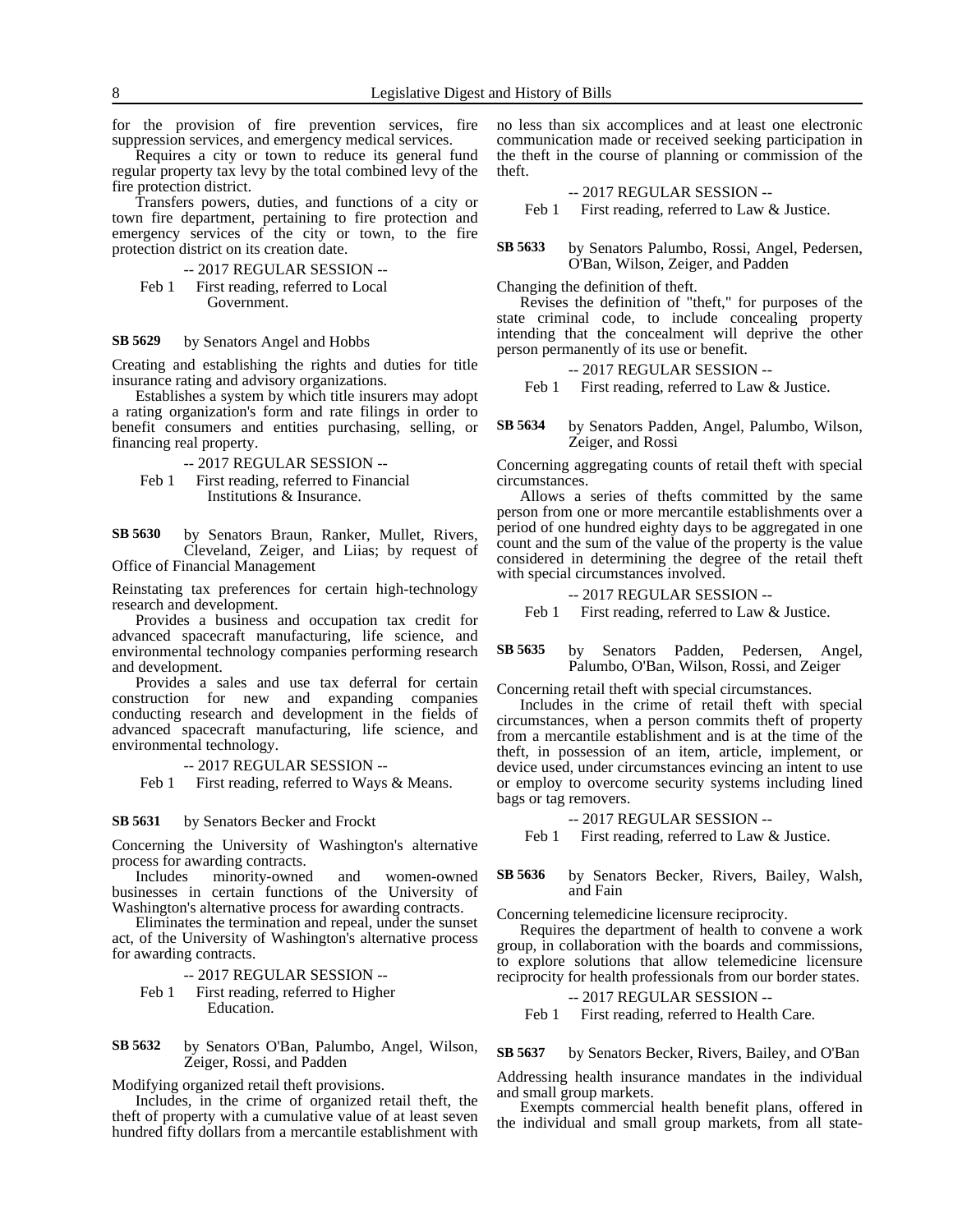mandated benefits beyond those required by the federal government.

-- 2017 REGULAR SESSION --

Feb 1 First reading, referred to Health Care.

by Senators Becker, Rivers, O'Ban, Miloscia, Walsh, and Bailey **SB 5638**

Exempting certain skilled nursing facilities from certificate of need requirements for the addition of beds for a limited period of time.

Prohibits the department of health from requiring a certificate of need for the addition of beds to alleviate the number of patients in acute care hospitals awaiting transfer to a skilled nursing facility.

Exempts a nursing home from certificate of need requirements for a one-time addition of up to thirty new skilled nursing care beds if certain conditions are met.

### -- 2017 REGULAR SESSION --

Feb 1 First reading, referred to Health Care.

### by Senators Conway and Zeiger **SB 5639**

Concerning alternative student assessments.

Allows a student to use an alternative assessment without taking the statewide student assessment at least once if the student: (1) Is enrolled in a school district with which a technical college has a signed interlocal agreement on file with the superintendent of public instruction;

(2) Was under twenty-one years of age at the beginning of the school year;

(3) Is enrolled tuition-free;

(4) Is enrolled in the school district for the purpose of earning a high school diploma or certificate; and

(5) Has participated in instructional activity at the technical college during the current school year.

-- 2017 REGULAR SESSION --

Feb 1 First reading, referred to Early Learning & K-12 Education.

by Senators Conway, Cleveland, Frockt, Zeiger, and Saldaña **SB 5640**

Concerning technical college diploma programs.

Allows certain individuals who enroll in a technical college through the option established in RCW 28B. 50.533 to be awarded a diploma from the college upon written request from the student, if he or she satisfactorily completes an associate degree, including an associate of arts, science, technology, or applied science degree.

-- 2017 REGULAR SESSION --

Feb 1 First reading, referred to Higher Education.

by Senators Keiser and Honeyford **SB 5641**

Changing nomenclature for first-class and second-class school districts.

Changes nomenclature for first-class and second-class school districts.

-- 2017 REGULAR SESSION --

Feb 1 First reading, referred to Early Learning & K-12 Education.

by Senators Brown, King, Miloscia, Baumgartner, Bailey, Sheldon, Rivers, Zeiger, Honeyford, Hobbs, and Wilson **SB 5642**

Concerning a pilot program that provides incentives for investments in Washington state job creation and economic development.

Revises the invest in Washington act.

States that the sales tax deferral on the construction and expenditure costs is for up to five new manufacturing facilities per year.

-- 2017 REGULAR SESSION --

Feb 1 First reading, referred to Agriculture, Water, Trade & Economic Development.

by Senators Wellman, Hobbs, and Saldaña; by request of Department of Commerce **SB 5643**

Concerning lead-based paint certification fees.

Increases the fee for certification and recertification of lead paint firms, inspectors, project developers, risk assessors, supervisors, abatement workers, renovators, and dust sampling technicians.

-- 2017 REGULAR SESSION --

Feb 1 First reading, referred to Energy, Environment & Telecommunications.

by Senator Honeyford **SB 5644**

Concerning skill center facility maintenance.

Requires the host district of a skill center, for skill center cooperatives receiving state capital funding after July 1, 2017, to maintain a separate capital account, into which the participating school districts shall make annual deposits, to pay for all future minor repair and renovation costs for the skill center.

-- 2017 REGULAR SESSION --

Feb 1 First reading, referred to Ways & Means.

#### by Senator Honeyford **SB 5645**

Addressing incumbent officeholder withdrawal of candidacy provisions.

Provides that, if an incumbent officeholder who has filed for reelection later withdraws his or her candidacy, declarations of candidacy may be filed for that office until seventy-two hours after the close of business on the Monday following the last day for candidates to withdraw. If during that seventy-two hour period another incumbent officeholder chooses to file for the office being vacated, declarations of candidacy may be filed for that officeholder's own office for an additional seventy-two hours.

-- 2017 REGULAR SESSION --

- Feb 1 First reading, referred to State Government.
- by Senators Honeyford, King, Chase, Keiser, and Conway **SB 5646**

Concerning services provided by residential habilitation centers.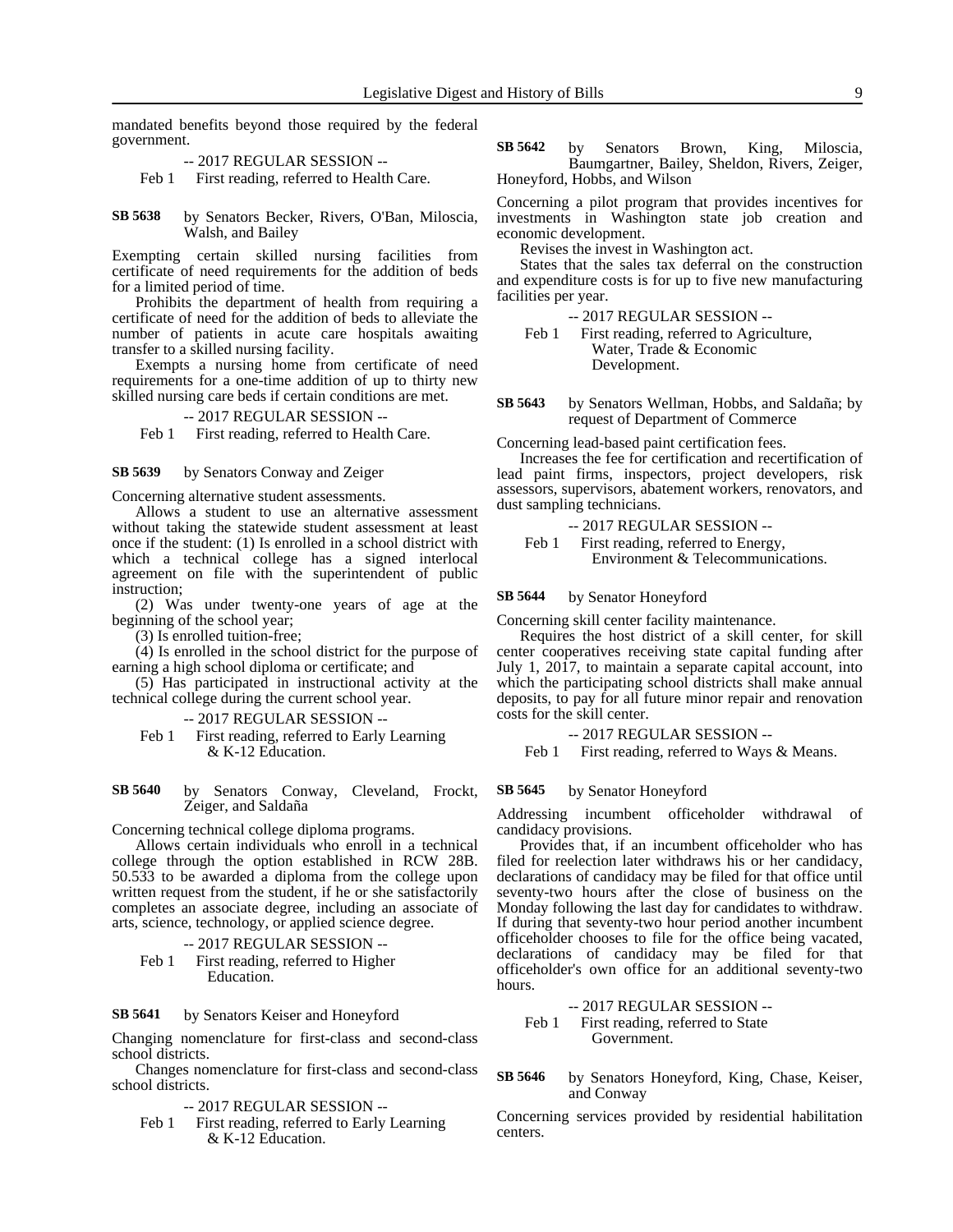Requires Yakima Valley School to operate crisis stabilization beds and respite service beds as the capacity of the school allows and as the needs of the community require.

Requires the department of social and health services to continue to: (1) Provide respite services in residential habilitation centers; and

(2) Develop respite care in the community.

```
-- 2017 REGULAR SESSION --
```
Feb 1 First reading, referred to Health Care.

by Senators Honeyford, Takko, Schoesler, and Saldaña **SB 5647**

Creating a low-income home rehabilitation revolving loan program.

Creates the low-income home rehabilitation revolving loan program within the department of commerce.

Requires the department of commerce to contract with rehabilitation agencies to provide home rehabilitation to participating homeowners.

Creates the low-income home rehabilitation revolving loan program account.

-- 2017 REGULAR SESSION --

Feb 1 First reading, referred to Human Services, Mental Health & Housing.

### by Senator Rolfes **SB 5648**

Concerning vehicular homicide.

Includes in the crime of vehicular homicide, when a person was operating a motor vehicle while his or her ability to operate the motor vehicle was impaired by fatigue, drowsiness, or sleep.

Requires the department of licensing to revoke a driver's license, for five years, when the driver has been convicted of vehicular homicide.

### -- 2017 REGULAR SESSION --

Feb 1 First reading, referred to Law & Justice.

#### by Senators Hawkins and Saldaña **SB 5649**

Modifying the eligibility requirements for certain counties to form a regional transportation planning organization.

Requires a regional transportation planning organization to encompass at least one complete county and: (1) Have a population of at least forty thousand; and

(2) Cover a geographic area of at least five thousand square miles.

-- 2017 REGULAR SESSION --

Feb 1 First reading, referred to Transportation.

### by Senators Conway, Darneille, Zeiger, and O'Ban **SB 5650**

Creating the safe streets pilot project.

Creates the safe streets pilot project in the department of commerce to foster community engagement through neighborhood organizing, law enforcement-community partnerships, neighborhood watch programs, youth mobilization, and business engagement.

Requires the department of commerce, in consultation with the state institute for public policy, to develop reporting guidelines for a grant recipient in order to

measure whether the pilot project had an impact on crime rates and community engagement with, and perceptions of, law enforcement.

Expires July 1, 2020.

-- 2017 REGULAR SESSION --

Feb 1 First reading, referred to Law & Justice.

by Senators Conway, Becker, and Zeiger **SB 5651**

Concerning the siting of schools and school facilities.

Authorizes a county to designate public school projects as an essential public facility within its jurisdiction and allows school projects to be sited outside the urban growth area based on certain criteria.

Requires a county that is required or chooses to plan under the growth management act, to: (1) As an alternative to designating school projects as an essential public facility, establish, in consultation with affected school districts and affected cities, a process for approving school projects outside of the urban growth area based on certain criteria; and

(2) Amend its process for siting schools outside the urban growth area.

-- 2017 REGULAR SESSION --

Feb 1 First reading, referred to Early Learning & K-12 Education.

### by Senators Angel and Rolfes **SB 5652**

Concerning actions by the boundary review board.

Requires the boundary review board to: (1) Direct affected jurisdictions to enter into any agreements necessary to address conflicts with the board's factors and objectives before ruling on an annexation proposal;

(2) Consider the following factors affecting a proposal: The logical and reasonable nature of the annexation boundaries to ensure they do not include unincorporated islands, peninsulas, or other jurisdictional irregularities; and

(3) Attempt to achieve the following: Equity of impacts on jurisdictional revenues and/or expenses from the proposed annexation boundary.

-- 2017 REGULAR SESSION -- Feb 1 First reading, referred to Local Government.

by Senators Becker, Braun, Brown, Bailey, Padden, Zeiger, King, Wilson, O'Ban, Rossi, Walsh, Hawkins, and Fain **SB 5653**

Addressing the administration of the public employees' benefits program.

Transfers powers, duties, and functions of the state health care authority, pertaining to the public employees' benefits board, to the department of retirement systems.

-- 2017 REGULAR SESSION -- Feb 1 First reading, referred to Ways & Means.

#### by Senators Rivers and Keiser **SB 5654**

Protecting consumers from charges for out-of-network health care services.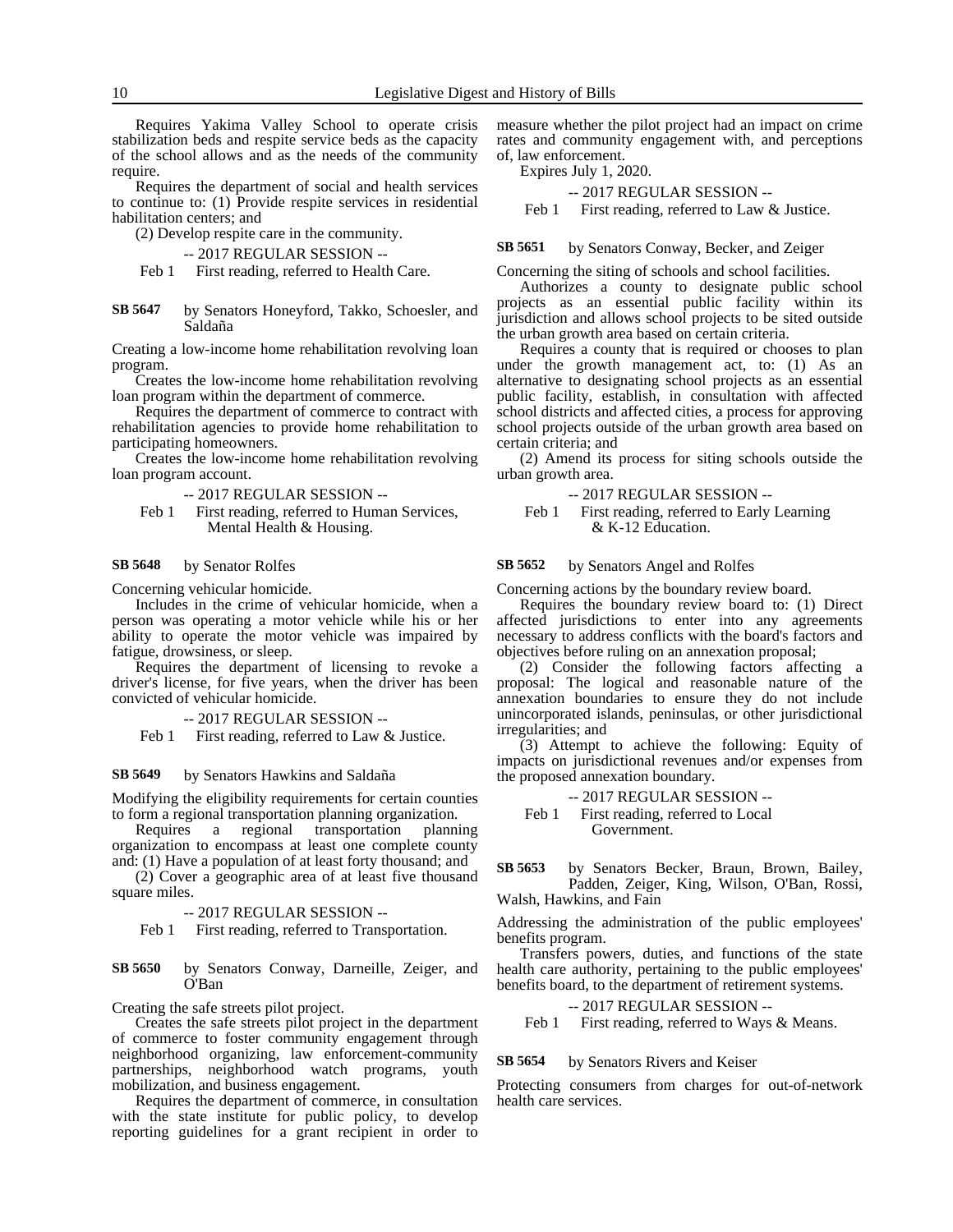Modifies health care service provisions regarding the protection of consumers from charges for out-of-network services.

-- 2017 REGULAR SESSION -- Feb 1 First reading, referred to Health Care.

by Senators Angel and Mullet **SB 5655**

Concerning the delivery of insurance notices and documents by electronic means.

Removes language that required the delivery of insurance notices and documents by electronic means to meet the requirements of the state authentication act in chapter 19.34 RCW.

-- 2017 REGULAR SESSION --

Feb 1 First reading, referred to Financial Institutions & Insurance.

by Senators Miloscia and Rivers **SB 5656**

Concerning the goal of ending homelessness.

Addresses the homeless crisis in this state.

Requires the department of social and health services to develop a process to locate unaccompanied homeless children with the goal of returning the child to his or her parent or legal guardian.

Finds a parent, legal guardian, or caregiver guilty of a misdemeanor if he or she knowingly fails to notify law enforcement within forty-eight hours of learning that a child in his or her care is missing.

Declares that, homeless individuals subject to enforcement should be directed to emergency shelters, community resources, drug or mental health court, or other interventional services.

Declares an intent to review state and local homelessness prevention, assistance, and housing efforts on a more frequent basis to improve the development of cost-effective programs and identification of best practices to expand housing security.

Requires the department of commerce to provide an update on the state's homeless housing strategic plan and its activities for the prior fiscal year.

Makes the following appropriations: (1) From the general fund to the department of commerce to be distributed to five housing authorities to implement a quality management system and prepare and submit an application to the Washington quality awards program;

(2) From the general fund to the department of commerce to be distributed to five community action agencies to implement a quality management system and prepare and submit an application to the Washington quality awards program; and

(3) From the general fund to the state auditor's office for an audit to determine the effectiveness and efficiency of state homeless programs.

-- 2017 REGULAR SESSION --

Feb 1 First reading, referred to Human Services, Mental Health & Housing.

### by Senators Miloscia and Rivers **SB 5657**

Concerning the hosting of the homeless by religious organizations.

Places restrictions and requirements on certain local governments, and religious organizations who host the homeless on property owned or controlled by the organization.

-- 2017 REGULAR SESSION -- Feb 1 First reading, referred to Local Government.

by Senator Pearson **SB 5658**

Concerning the use of solid fuel burning devices.

Requires the department of ecology or a local air pollution control authority to: (1) Lift burn bans when the air temperature falls below thirty-two degrees and is forecast to remain below thirty-two degrees for forty-eight hours; and

(2) Call a burn ban for the area where the burn ban was lifted when the air temperature rises above thirty-two degrees for six hours.

Requires a person who is in violation of the requirements above to: (1) For the first time, be provided educational materials regarding public health and air quality, information about obtaining or purchasing a certified solid fuel burning device, and provided with public notice twelve hours before an enforcement action for the first offense may be taken; and

(2) For the second time in the same calendar month, be subject to a civil penalty of two hundred fifty dollars. For each subsequent violation, the amount of the civil penalty must be increased by two hundred fifty dollars for each offense.

-- 2017 REGULAR SESSION --

Feb 1 First reading, referred to Energy, Environment & Telecommunications.

by Senators Bailey, Hawkins, Schoesler, and Warnick **SB 5659**

Addressing the eligibility of emergency medical technicians employed by public hospital districts for membership in the law enforcement officers' and firefighters' retirement system.

Clarifies that an emergency medical technician employed by a public hospital district does not qualify for membership in a retirement system under chapter 41.26 RCW unless the emergency medical technician was a member of the public employees' retirement system while providing emergency medical services for the public hospital district.

### -- 2017 REGULAR SESSION --

Feb 1 First reading, referred to Ways & Means.

by Senators Hunt, Becker, and Darneille; by request of Washington State Historical Society **SB 5660**

Removing references to specific nonoperational historical facilities from state statute.

Removes references to specific nonoperational historical facilities.

- -- 2017 REGULAR SESSION --
- Feb 1 First reading, referred to State Government.